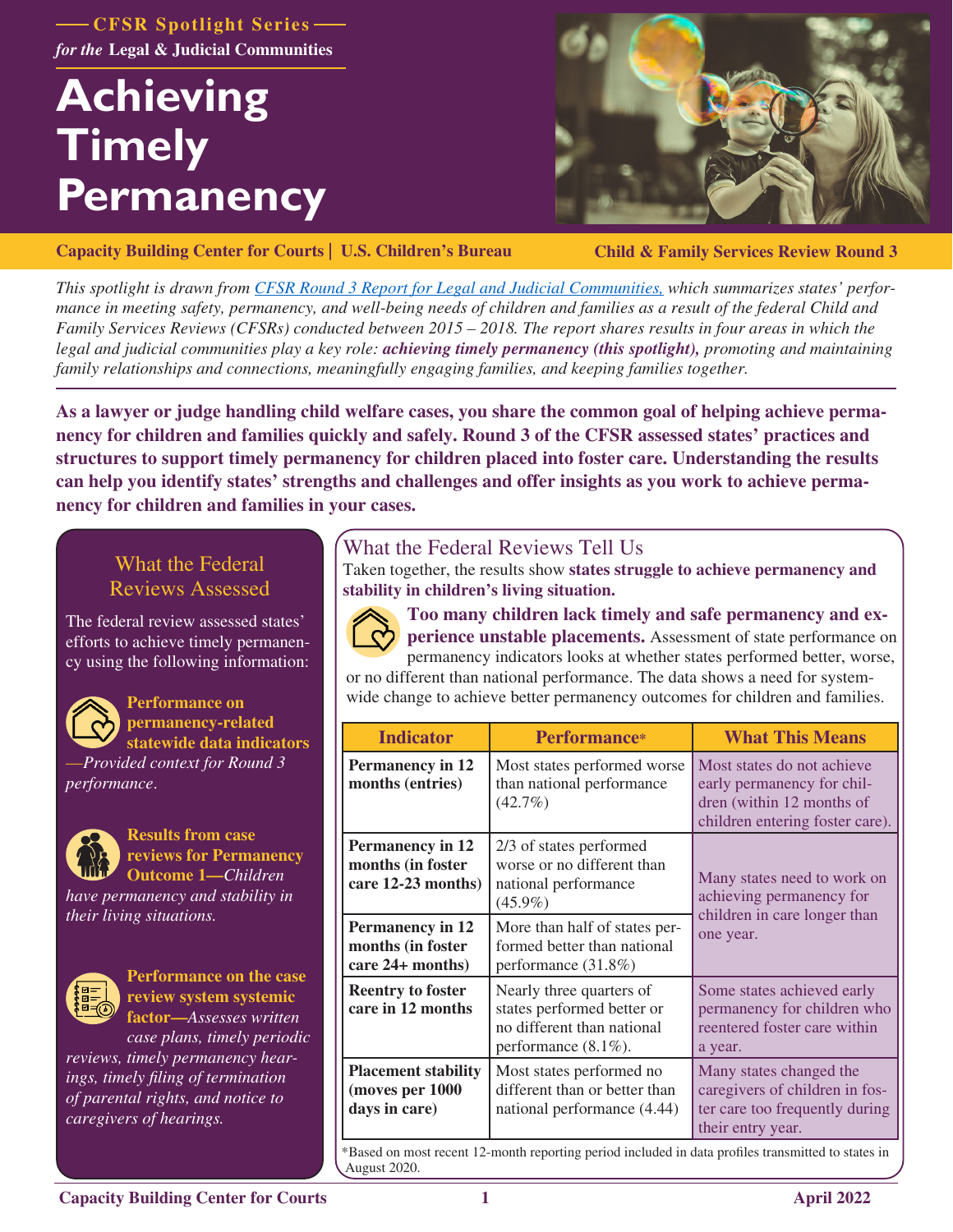

#### **Many children lack permanent, stable**

**living situations.** Case reviews in all 50 states and the District of Columbia considered how well states performed in three practice areas associated

with permanency. The reviews identified the percentage of all cases that were rated as a strength in each practice area. To be in *substantial conformity,* 95% of applicable cases reviewed must have been rated as having *substantially achieved* the outcome. For a case to *substantially achieve*  this outcome, no more than one of the practice areas may be rated as an *area needing improvement,* and one area must be rated as a *strength*.

#### *Findings:*

- $\blacktriangleright$  CFSR case reviews revealed that no state met the requirements to be in substantial conformity with Permanency Outcome 1: children have permanency and stability in their living situations.
- $\triangleright$  Cases for children 6 years and older were less likely to substantially achieve Permanency Outcome 1 than children 5 years of age and younger.
- $\triangleright$  Cases involving Black children were less likely to substantially achieve Permanency Outcome 1 than cases



#### What some states are doing well

- $\vee$  Children's needs and case circumstances were considered by the agency and the court when permanency goals were established and reviewed (e.g., children and families were involved in case planning meetings, permanency goals were reviewed during hearings).
- $\vee$  Permanency hearings were held timely and in coordination with other court hearings, such as juvenile probation hearings.
- $\triangleright$  ASFA requirements were followed (e.g., timeframes) were monitored and exceptions to the termination of parental rights (TPR) requirements were identified).



involving White children.

**SEE SEE** 

- $\blacktriangleright$  Most cases include a single permanency goal for the child (72%), while concurrent permanency goals (e.g., reunification and guardianship) were set in 28% of cases reviewed.
- $\triangleright$  Concerted efforts to achieve permanency occurred in 42% of all cases reviewed, 49% of cases with reunification as the goal, 36% of cases with guardianship as the goal, and 31% of cases with adoption as the goal (some cases had more than one goal).

# **Case review systems need to support positive permanency outcomes.** The case

review system focuses on the child welfare dependency court process and is one of the lowest performing systemic factors. When a state's child welfare case review system is functioning well, structures are in place to support positive permanency outcomes. Lawyers and judges play a critical role strengthening state case review systems and ensuring they are functioning well. States' case review systems were evaluated on five key areas, with at least four of the areas needing to be rated a strength to achieve substantial conformity. Only two states were rated a strength in at least four of the judicial case review system areas.

# What some states need to improve

- $\triangleright$  Reunification goals were in place too long given the child's needs and case circumstances.
- $\vee$  Inappropriate permanency goals were set based on child's age, case circumstances, and need for permanency.
- $\vee$  Agency delayed completing the paperwork to file TPRs.
- $\vee$  Agency and/or attorney turnover and high caseloads affected achieving permanency goals timely.
- $\vee$  Delays affected scheduling hearings/legal proceedings.
- $\triangleright$  There were multiple court continuances.
- $\triangleright$  Appeals processes for contested TPRs were lengthy.